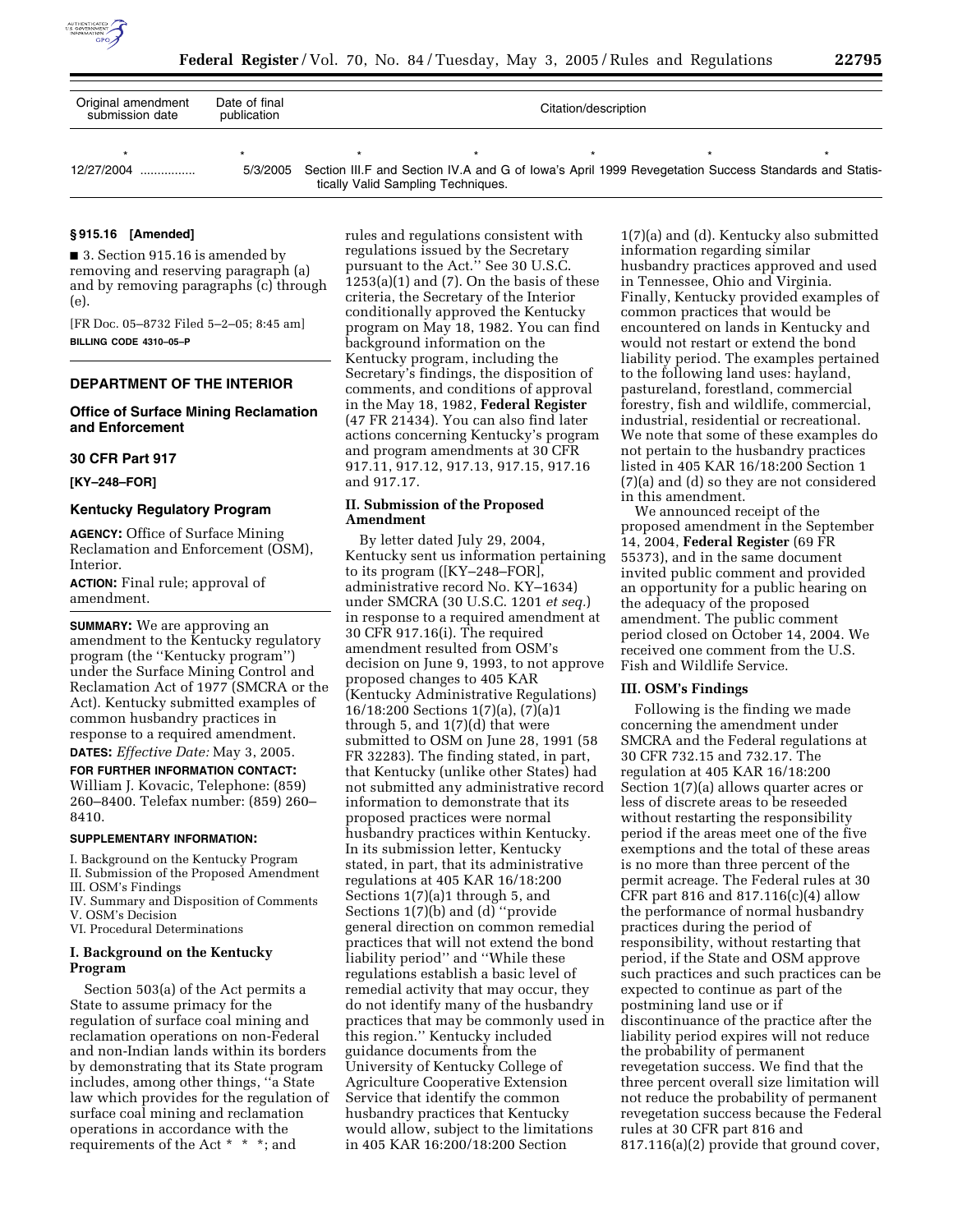production or stocking shall be considered equal to the approved success standard when they are not less than 90 percent of the success standard. Thus, the three percent limitation will still allow the area to meet the 90 percent success standard of part 816 and 817.116(a)(2). The size limitation of a specific area was addressed in our finding regarding Virginia's husbandry practices (59 FR 49195), where we said that the reseeding of large blocks of barren areas representing failed reclamation would be augmentative. The Federal rules at part 816 and 817.116(c)(4) prohibit husbandry practices to be augmentative. Kentucky's limit of a quarter acre for discrete areas would not be considered large blocks of barren areas. Thus, Kentucky's administrative record information is sufficient to support these practices as normal husbandry. Accordingly, we find 405 KAR 16/ 18:200 Section 1(7)(a) no less effective than the Federal rules.

405 KAR 16/18:200 section 1(7)(d) states that irrigating, reliming, and refertilizing pastureland; reseeding cropland; and renovating pastureland by overseeding after Phase II bond release and after three years from the initial seeding shall be considered normal husbandry practices. These practices will not restart the liability period if the amount and frequency of these practices do not exceed normal agricultural practices on unmined land in the region. The Federal rules at 30 CFR part 816 and 817.116(c)(4) permit selective husbandry practices, excluding augmented seeding, fertilization, or irrigation, provided the regulatory authority obtains prior approval from OSM that the practices are normal husbandry practices, without extending the period of responsibility for revegetation success and bond liability. Kentucky has provided guidance documents it employs to identify common husbandry practices. The documents are published by the Kentucky College of Agriculture Cooperative Extension Service and are: Renovating Hay and Pasture Fields, Growing Red Clover in Kentucky and Establishing Forage Crops. The administrative record information submitted by Kentucky demonstrates that its practices are the usual or expected state, form, amount, or degree of management performed habitually to prevent exploitation, destruction, or neglect of the resource and maintain a prescribed level of use or productivity of similar unmined lands. We find that these documents establish an adequate administrative record to support the

normal husbandry practices listed in section 1(7)(d) and that 405 KAR 16/ 18:200 Section 1(7)(d) are no less effective than the Federal rules and can be approved.

It should be noted that 405 KAR 16/ 18:200 section 1(7)(b) was previously approved and therefore not part of this amendment (see 63 FR 41423, August 4, 1998).

### **IV. Summary and Disposition of Comments**

### *Public Comments*

We solicited public comments on September 14, 2004, and provided an opportunity for a public hearing on the amendment. Because no one requested an opportunity to speak, a hearing was not held.

### *Federal Agency Comments*

According to 30 CFR 732.17(h)(11)(i), on September 30, 2004, we solicited comments on the proposed amendment submitted on May 14, 2004, from various Federal agencies with an actual or potential interest in the Kentucky program (administrative record No. KY– 1634). We received one response from the U.S. Fish and Wildlife Service, who concurred without comment.

#### *Environmental Protection Agency (EPA)*

Pursuant to 30 CFR 732.17(h)(11)(ii), OSM is required to obtain the written concurrence of the EPA with respect to those provisions of the proposed program amendment that relate to air or water quality standards promulgated under the authority of the Clean Water Act (33 U.S.C. 1251 *et seq.*) or the Clean Air Act (42 U.S.C. 7401 *et seq.*). Because the provisions of this amendment do not relate to air or water quality standards, we did not request EPA's concurrence.

#### **V. OSM's Decision**

Based on the above finding, we are approving 405 KAR 16:200 Section 1(7)(a) and 1(7)(d) and 405 KAR 18:200 Section  $1(7)(a)$  and  $1(7)(d)$  which were previously not approved. We are also removing the required amendment at 30 CFR 917.16(i) because Kentucky has submitted the administrative record information necessary to demonstrate that its proposed practices are normal husbandry practices within Kentucky as discussed in Section III above.

To implement this decision, we are amending the Federal regulations at 30 CFR part 917 which codify decisions concerning the Kentucky program. We find that good cause exists under 5 U.S.C. 553(d)(3) to make this final rule effective immediately. Section 503(a) of SMCRA requires that Kentucky's program demonstrate that it has the

capability of carrying out the provisions of the Act and meeting its purposes. Making this regulation effective immediately will expedite that process. SMCRA requires consistency of State and Federal standards.

## **VI. Procedural Determinations**

### *Executive Order 12630—Takings*

This rule does not have takings implications. This determination is based on the analysis performed for the counterpart Federal regulation.

## *Executive Order 12866—Regulatory Planning and Review*

This rule is exempted from review by the Office of Management and Budget under Executive Order 12866.

### *Executive Order 12988—Civil Justice Reform*

The Department of the Interior has conducted the reviews required by section 3 of Executive Order 12988 and has determined that this rule meets the applicable standards of subsections (a) and (b) of that section. However, these standards are not applicable to the actual language of State regulatory programs and program amendments because each program is drafted and promulgated by a specific State, not by OSM. Under sections 503 and 505 of SMCRA (30 U.S.C. 1253 and 1255) and the Federal regulations at 30 CFR 730.11, 732.15, and 732.17(h)(10), decisions on proposed State regulatory programs and program amendments submitted by the States must be based solely on a determination of whether the submittal is consistent with SMCRA and its implementing Federal regulations and whether the other requirements of 30 CFR parts 730, 731, and 732 have been met.

### *Executive Order 13132—Federalism*

This rule does not have Federalism implications. SMCRA delineates the roles of the Federal and State governments with regard to the regulation of surface coal mining and reclamation operations. One of the purposes of SMCRA is to ''establish a nationwide program to protect society and the environment from the adverse effects of surface coal mining operations.'' Section 503(a)(1) of SMCRA requires that State laws regulating surface coal mining and reclamation operations be ''in accordance with'' the requirements of SMCRA, and section 503(a)(7) requires that State programs contain rules and regulations ''consistent with'' regulations issued by the Secretary pursuant to SMCRA.